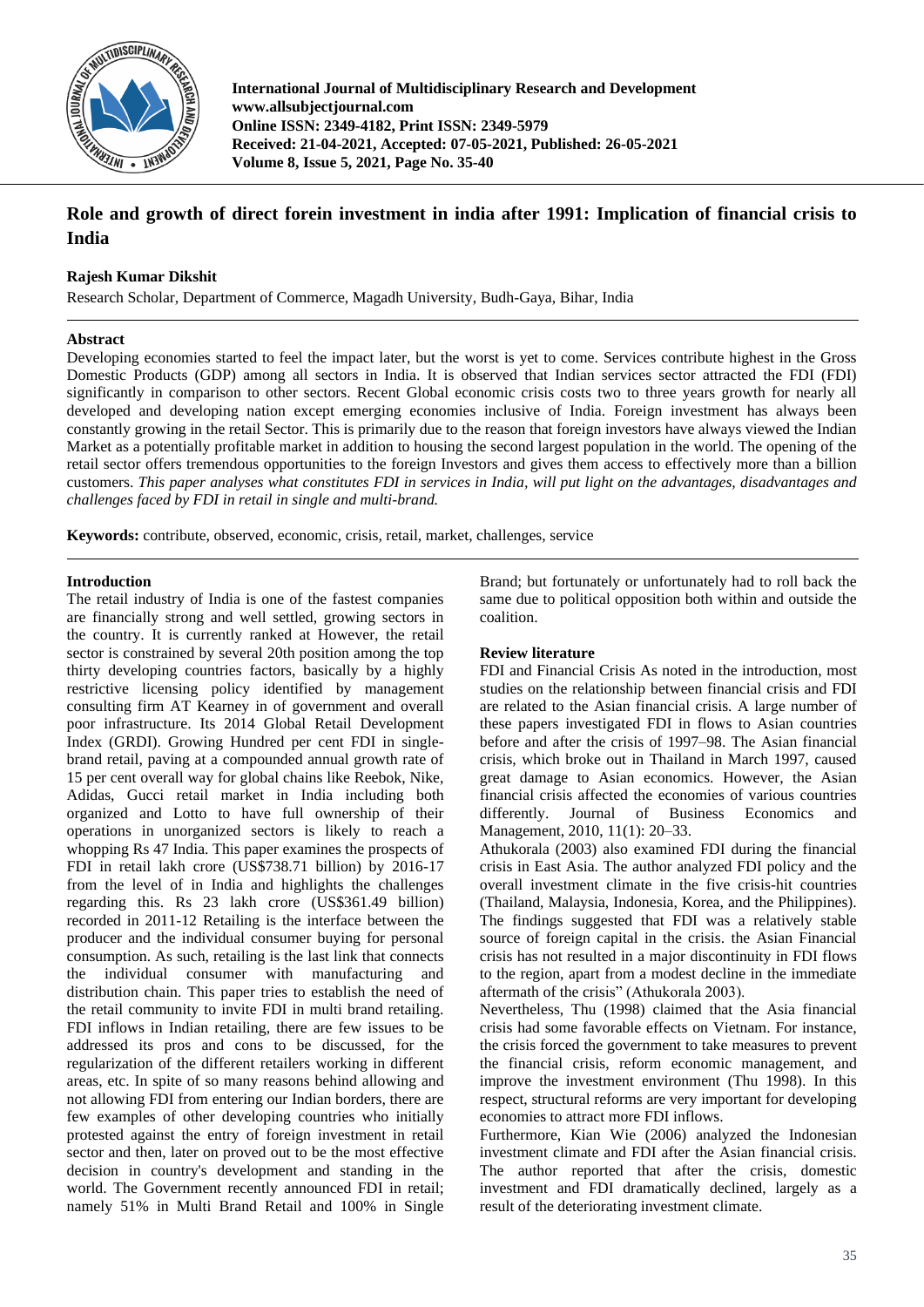Graham and Wada (2000) analyzed the crisis of 1995 and the response of FDI and foreign-controlled enter-prises in Mexico. The authors reported that it was clear that FDI from the United States was indeed stable. However, as the authors mentioned, during the crisis year, Mexico experienced a slowdown of FDI in flux, but there was no exit for this form of investment. Some other studies have investigated the behavior of Japanese FDI during the Asian Financial crisis. The financial crisis changed the FDI environment drastically; that is, the crisis had a discouraging impact on FDI. For instance,.

Edgington and Hayter (2001) examined the extent to which the Asian financial crisis impacted the behavior of Japanese FDI in the manufacturing sector. In general, their findings suggested that Japanese TNCs have not field Asia but rather responded in the following manner: Although it was set to decline thereafter, at least for the short term, flows of Japanese FDI into Asia overall held steady during the Asian financial crisis. Some other studies analyzed the relationship between economic crisis and FDI inflows using various economic aspects. For instance,.

Hui and Shang-Jin (2009) examine that whether capital flows affect the degree of credit crunch faced by a country's manufacturing firms during the 2007-09 crises. Examining 3823 firms in 24 emerging countries, they find that the decline in stock prices was more severe for firms that are intrinsically more dependent on external finance for working capital.

Doraisami (2007) argues that FDI flows in Malaysia contributed to vulnerability to crisis by causing chronic current account deficits and was associated with a slowdown in export growth prior to the crisis. This suggests that when assessing a country's vulnerability to financial crisis, emphasis should not only be placed on the Reversibility of flows but also on the macroeconomic impact of these flows.

## **Objectives**

The study covers the following objectives:

- 1. to study the foreign direct investment inflows to Indian economy and implication of economic slowdown
- 2. To appreciate the determinants of FDI inflows and financial crisis
- 3. To evaluate the impact of FDI crisis on the synthesis of Indian Economy.

## **Research Methodology**

## **Sources of information**

This study is based on secondary data. The data is collected from various sources. The hand book of statistics of Indian economy, publication, journals and internet.Analysis Method: The collected data are analyzed with the help of linear Regression.

## **Data collection**

This study is based on secondary data. The required data have been collected from various sources i.e. World Investment Reports, Asian Development Bank's Reports, various Bulletins of Reserve Bank of India, publications from Ministry of Commerce, Govt. of India, Economic and Social Survey of Asia and the Pacific, United Nations, Asian Development Outlook, Country Reports on Economic Policy and Trade Practice-Bureau of Economic and Business Affairs, U.S. Department of State and from

websites of World Bank, IMF, WTO, RBI, UNCTAD, NASCOM, SAIM, Ministry of Power websites and data for sector wise FDI has been collected from DIPP website etc.. It is a time series data and the relevant data have been collected for the period 1991 to 2015. The descriptive research methodology has been used to collect the data. To evaluate the overall position of the entry of FDI in multi brand retail in India, secondary data has been collected from various published sources and websites from the year 1991 to 2015 few assumptions from the future.

## **Important of the study**

It is apparent from the above discussion that FDI is a predominant and vital factor in influencing the contemporary process of global economic crisis. The study attempts to analyze the important dimensions of FDI in India. The study works out the crisis, main determinants and investment flows to India. The study also examines the role of FDI on economic crisis in India for the period 1991-2015. The period under study is important for a variety of reasons. First of all, it was during July 1991 India opened its doors to private sector and liberalized its economy. Secondly, the experiences of South-East Asian countries by liberalizing their economies in 1980s became stars of economic growth and development in early 1990s. Thirdly, India's experience with its first generation economic reforms and the country's economic growth performance were considered safe havens for FDI which led to second generation of economic reforms in India in first decade of this century. Fourthly, there is a considerable change in the attitude of both the developing and developed countries towards FDI. They both consider FDI as the most suitable form of external finance. Fifthly, increase in competition for FDI inflows particularly among the developing nations.

The shift of the power center from the western countries to the Asia sub -continent is yet another reason to take up this study. FDI incentives, removal of restrictions, bilateral and regional investment agreements among the Asian countries and emergence of Asia as an economic powerhouse (with China and India emerging as the two most promising economies of the world) develops new economics in the world of industrialized nations. The study is important from the view point of the macroeconomic variables included in the study as no other study has included the explanatory variables which are included in this study. The study is appropriate in understanding inflows during 1991-2015

## **Limitations of the study**

The availability of data has been a major constraint as data for industry growth was not available for longer periods therefore observations are based on limited data for specific sectors.  $\frac{3}{4}$  The research paper analyzes the impact of economic slowdown represented by declining GDP on FDI flow to India. There may be other factors as well which have an implication on FDI. 34 It is difficult to conclude that whether GDP affects FDI or it is a two way impact i.e. FDI also has implication for growth of GDP.

#### **Scope for further research**

- 1. Due to the time constraint we have analyzed the impact of crisis on inward flow of FDI. While it may be equally interesting to find the impact of crisis on outward FDI flow from India.
- 2. Further research is needed for finding whether FDI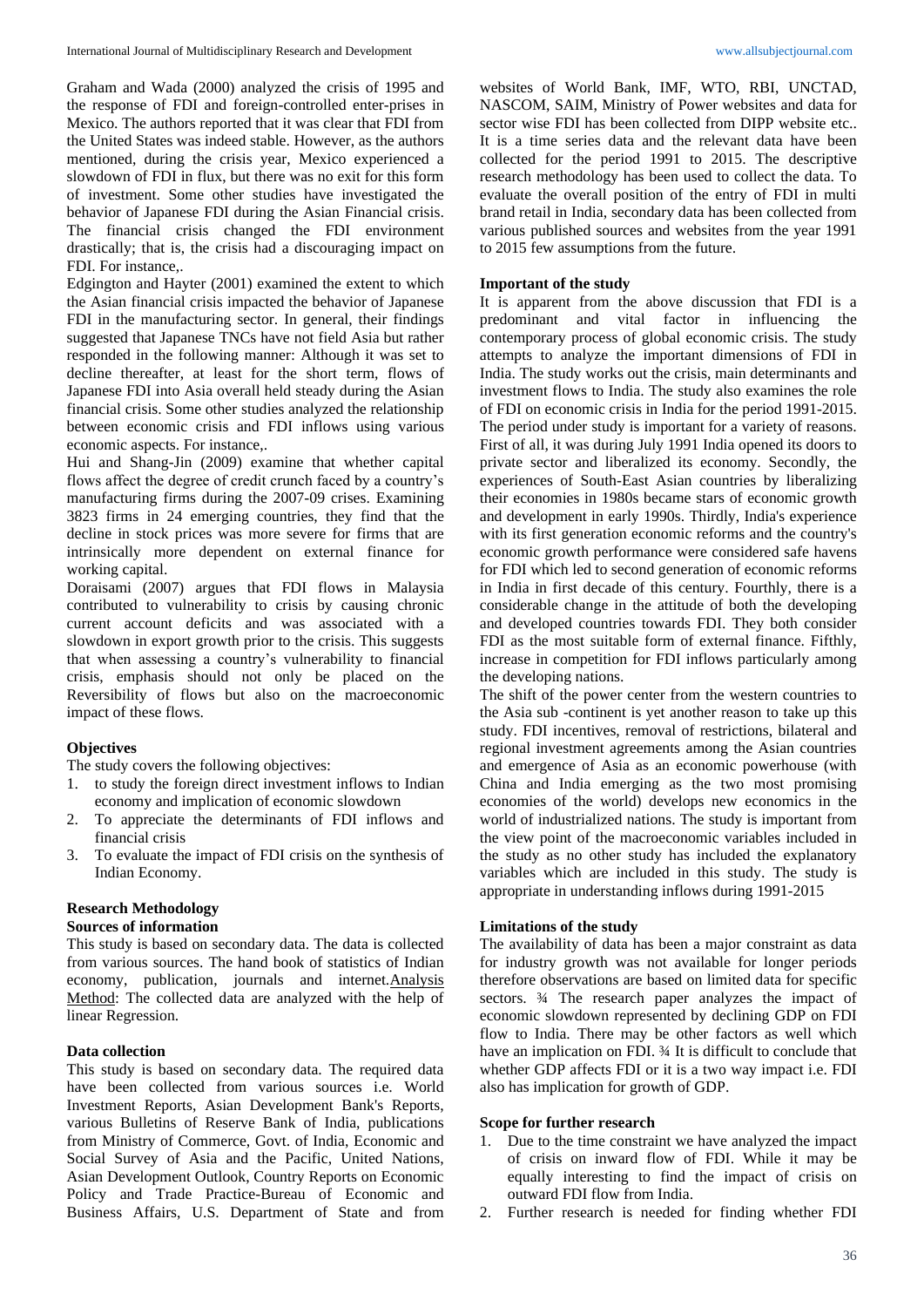affect GDP more strongly or it gets affected by GDP more strongly. A separate study can be under taken in this direction

**Enlightenment of financial crisis to India on FDI inflows** Foreign direct investment (FDI) is important to many developing economies for various reasons. Both economic theory and empirical evidence indicate that FDI has a beneficial influence on developing host countries. In fact, FDI has played an important role in the economic development of many countries.FDI in services in India in pre-crisis and post-crisis period. It also compares the Growth rate of GDP, Growth rate of Services and Growth rate of FDI in Services for the same period in India. It provides a roadmap on what the government needs to do in order to use the FDI opportunities in the service sector to take the economy out of the crisis. India has witnessed a steady growth in the economy with the FDI's inflows. Interestingly, given the booming property market across the country FDI's are not confined to metros and big cities alone. The policy for FDI's has changed overtime with the changing requirements. India's share in the global FDI's regime is still minuscule which needs further liberalization in the policies.

### **Resist the temptation of protectionism**

FDI flows are likely to decrease significantly on a global scale in the short-to-medium term. For many countries, this may have a strong impact on their economic performance. The effectiveness of public policy responses – at both the national and international levels in dealing with the financial crisis and its economic consequences – is crucial for creating favourable conditions for a relatively quick recovery in both FDI flows and economic growth. The challenges are to restore the credibility and stability of the financial system, to provide the "right" stimulus to investment, and to renew the commitment to an open economy. So far, no signs of a significant direct impact of the crisis on the policy and legal environment for FDI have been observed. However, there are concerns regarding the implications of the new policies of nationalization and State control, as well as of signs of rising protectionism, for global capital flows. For the Governments of both developed and developing countries, it is important to resist the temptation of "quick-fix" solutions, and to maintain an overall favourable business and investment climate. In this regard, investment promotion agencies can play a proactive role in both retaining existing TNC activities and stimulating new investments.

### **Policy on foreign direct investment**

India has among the most liberal and transparent policies on FDI among the emerging economies. FDI up to 100% is allowed under the automatic route in all activities/sectors except the following, which require prior approval of the Government:- 1. Sectors prohibited for FDI. 2. Activities/items that require an industrial license 3. Proposals in which the foreign collaborator has an existing financial/technical collaboration in India in the same field 4. Proposals for acquisitions of shares in an existing Indian company in financial service sector and where Securities and Exchange Board of India (substantial acquisition of shares and takeovers) regulations, 1997 is attracted 5. All proposals falling outside notified sectoral policy/CAPS

under sectors in which FDI is not permitted Most of the sectors fall under the automatic route for FDI. In these sectors, investment could be made without approval of the central government. The sectors that are not in the automatic route, investment requires prior approval of the Central Government. The approval in granted by Foreign Investment Promotion Board (FIPB). In few sectors, FDI is not allowed. After the grant of approval for FDI by FIPB or for the sectors falling under automatic route, FDI could take place after taking necessary regulatory approvals form the state governments and local authorities for construction of building, water, environmental clearance, etc.

### **Procedure under automatic route**

FDI in sectors/activities to the extent permitted under automatic route does not require any prior approval either by the Government or RBI. The investors are only required to notify the Regional Office concerned of RBI within 30 days of receipt of inward remittances and file the required documents with that office within 30 days of issue of shares of foreign investors.

#### **Procedure under government approval**

FDI in activities not covered under the automatic route require prior government approval. Approvals of all such proposals including composite proposals involving foreign investment/foreign technical collaboration is granted on the recommendations of Foreign Investment Promotion Board (FIPB). Application for all FDI cases, except Non-Resident Indian (NRI) investments and 100% Export Oriented Units (EOUs), should be submitted to the FIPB Unit, Department of Economic Affairs (DEA), Ministry of Finance. Application for NRI and 100% EOU cases should be presented to SIA in Department of Industrial Policy and Promotion.

#### **Resist the temptation of protectionism**

FDI flows are likely to decrease significantly on a global scale in the short-to-medium term. For many countries, this may have a strong impact on their economic performance. The effectiveness of public policy responses – at both the national and international levels in dealing with the financial crisis and its economic consequences – is crucial for creating favourable conditions for a relatively quick recovery in both FDI flows and economic growth. The challenges are to restore the credibility and stability of the financial system, to provide the "right" stimulus to investment, and to renew the commitment to an open economy. So far, no signs of a significant direct impact of the crisis on the policy and legal environment for FDI have been observed. However, there are concerns regarding the implications of the new policies of nationalization and State control, as well as of signs of rising protectionism, for global capital flows. For the Governments of both developed and developing countries, it is important to resist the temptation of "quick-fix" solutions, and to maintain an overall favourable business and investment climate. In this regard, investment promotion agencies can play a proactive role in both retaining existing TNC activities and stimulating new investments.

#### **Prohibited sectors and industrial licensing**

The extant policy does not permit FDI in the following cases: i. Gambling and betting ii. Lottery Business iii.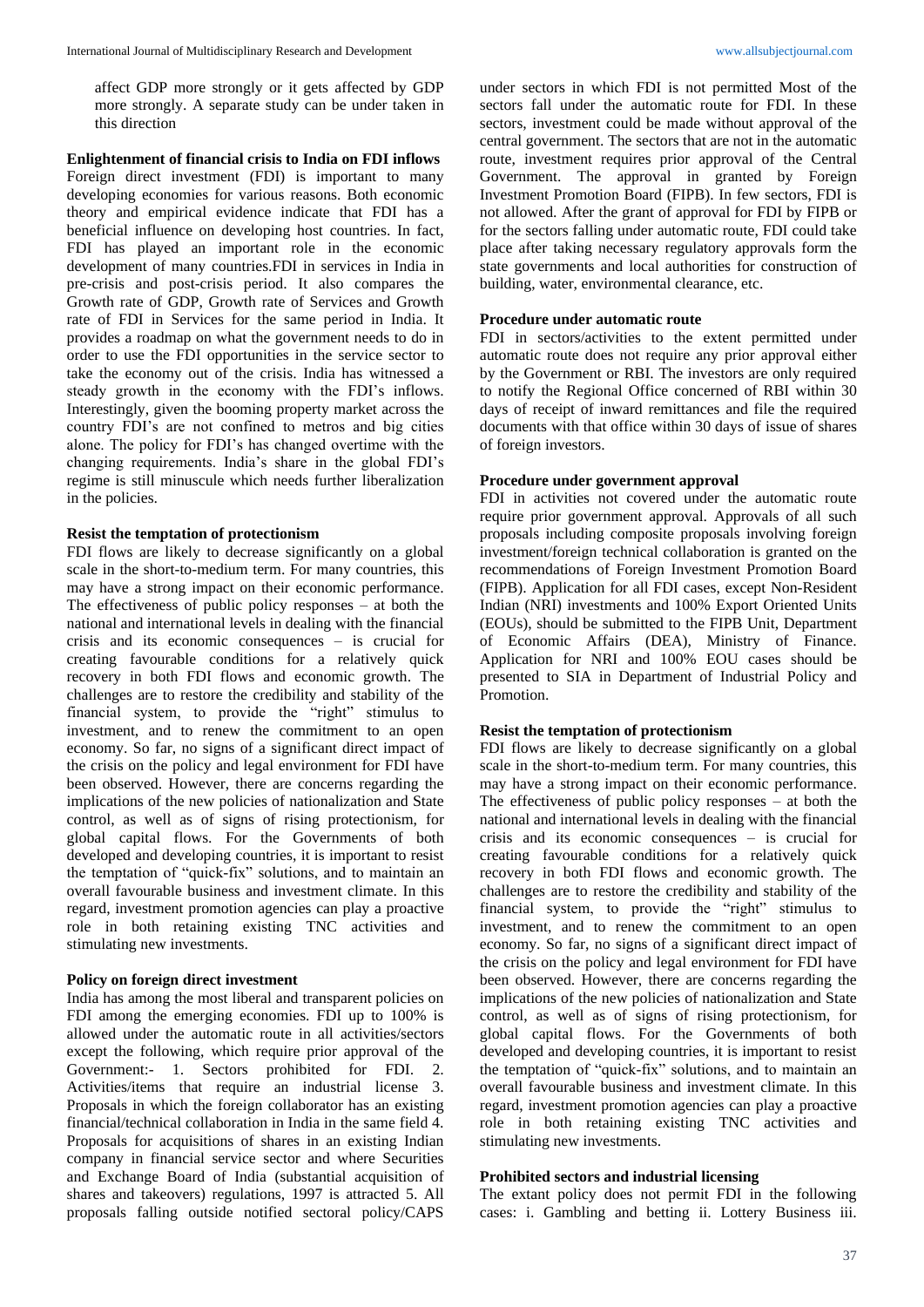Atomic Energy iv. Retail Trading v. Agricultural or plantation activities of Agriculture (excluding Floriculture, Horticulture, Development of Seeds, Animal Husbandry, Pisiculture and Cultivation of Vegetables, Mushrooms etc., under controlled conditions and services related to agro and allied sectors) and Plantations (other than Tea Plantations).

With progressive liberalization and deregulation of the economy, industrial license is required in very few cases. Industrial licenses are regulated under the Industries (Development and Regulation) Act 1951. At present, industrial license is required only for the following: - 1.Industries retained under compulsory licensing 2.Manufacture of items reserved for small scale sector by larger units 3.When the proposed location attracts vocational restriction The following industries require compulsory license: - I Alcoholics drinks II Cigarettes and tobacco products III Electronic aerospace and defense equipment IV Explosives V Hazardous chemicals such as hydrocyanic acid, phosgene, isocyanides and di-isocynates of hydro carbon and derivatives.

#### **Past reviews on fdi growth in India**

Most of the front line players who had freeze their spreading out plans are reviving their decisions in the last couple of months. Moreover, for the 4th time in five years, India has been ranked as the most attractive nation for retail investment among 30 emerging markets by the US-based global management consulting firm, A T Kearney in its 8th annual Global Retail Development Index (GRDI) 2009. India remains among the leaders in the 2010 GRDI and presents major retail opportunities. India's retail market is expected to be worth about US\$ 410 billion, with 5 per cent of sales through organized retail, meaning that the opportunity in India remains immense. Retail should continue to grow rapidly—up to US\$ 535 billion in 2013, with 10 per cent coming from organized retail, reflecting a fast-growing middle class, demanding higher quality shopping environments and stronger brands, the report added. Foreign direct investment (FDI) inflows between April 2000 and April 2015, in single-brand retail trading, stood at US\$ 194.69 million.

#### **The road ahead**

According to industry experts, the next phase of growth is expected to come from rural and semirural markets. According to a market research report published in June 2000 RNCOS titled, 'Booming Retail Sector in India'; organized retail market in India is expected to reach US\$ 50 billion by 2015. The key findings of the report are:

Number of shopping malls is expected to increase at a CAGR of more than 18.9 per cent from 2007 to 2015.Rural and semi-rural market is projected to dominate the retail industry landscape in India by 2012 with total market share of above 50 per cent Driven by the expanding retail market, the third party logistics market is forecasted to reach US\$ 20 billion by 2012 Apparel, along with food and grocery, will lead organized retailing in India. Leading watchmaker Titan Industries Limited plans to invest about US\$ 21.83 million for opening 50premium watch outlets Helios in next five years to attain a sales target of US\$ 87.31 million. "We are looking to open Helios outlets in Mumbai, Delhi, Hyderabad Kolkata, Chennai, Pune, Ahmedabad etc in next 12 months," said Ajoy Chawla, Vice President (Retail), Titan. Bharti Retail strengthened its position in northern

India by opening 59 stores; BhartiWal Mart is expected to open 10 to 15 wholesale locations in the next three years. Established retailers are tapping into the growing retail market by introducing innovative store formats. Spencer's Retail, More (owned by Aditya Birla Group) and Shoppers Stop (owned by K Raheja Group) already plan to expand British high street retailer, Marks and Spencer (M&S) plans to significantly increase its retail presence in India, targeting 50 stores in the next three years. M&S currently operates 17 stores in India through a joint venture (JV) with Reliance Retail. Chinese retail major, Vision has entered the Indian market and plans to have at least 125 points of sales, including exclusive stores and multi-brand outlets, across India by 2012. It has opened its first exclusive store in New Delhi this year. Spain's Inditex, Europe's largest clothing retailer opened the first store of its flagship Zara brand in India in June 2010. It further plans to open a total of five Zara outlets in India. Bharti Retail, owner of Easy Day store—supermarkets and hyper marts—plans to invest about US\$ 2.5 billion over the next five years to add about 10 million sqft of retail space in the country by then, according to a company spokesperson. Raymond Weil plans to invest US\$ 883,665 in India during 2010, according to Olivier Bernheim, President and CEO, Raymond Weil. While there are reports of international retailers like Tesco, Carrefour analyzing business opportunities in India; Reliance, the largest Indian conglomerate is investing \$3.4 billion.

#### **Developing and transition economies, the worst is yet to come**

In developing and transition economies, preliminary estimates suggest that FDI inflows were comparably more resilient in 2008. For them, the growth of FDI inflows, while much lower than in 2007, might still have remained positive. Nevertheless, the estimated 4 per cent growth rate for 2008 as a whole does not reflect the current critical situation in these economies, as the worst impact of the global financial crisis on FDI inflows was transmitted to them mainly in the last quarter of the year. According to the World Investment Prospects Survey undertaken by UNCTAD last year, four of the top five investment destinations preferred by the world's largest TNCs are Brazil, the Russian Federation, India and China (the socalled BRIC economies). Interestingly, all these countries are estimated to have experienced a rise in inward FDI in 2008. However, the difficulties and uncertainties in their economies have increased substantially after the sudden worsening of the global financial crisis in September and October 2008. Coupled with the reduced availability of capital worldwide, this has led to a reverse of a growth cycle of inflows to these economies at year's end.

## **The emerging policy environment**

The Cabinet Committee on Economic Affairs (CCEA) in Feb 2009 adopted new guidelines for computation of foreign equity holding in Indian companies. Except in the case of 100% subsidiaries of majority foreignowned/controlled Indian companies affects the FDI flows in the subsequent period in the same direction and the GDP can be considered as explanatory variable for FDI to the tune of 0.494357 *The sector wise correlation between industry growth and FDI growth are as follows:*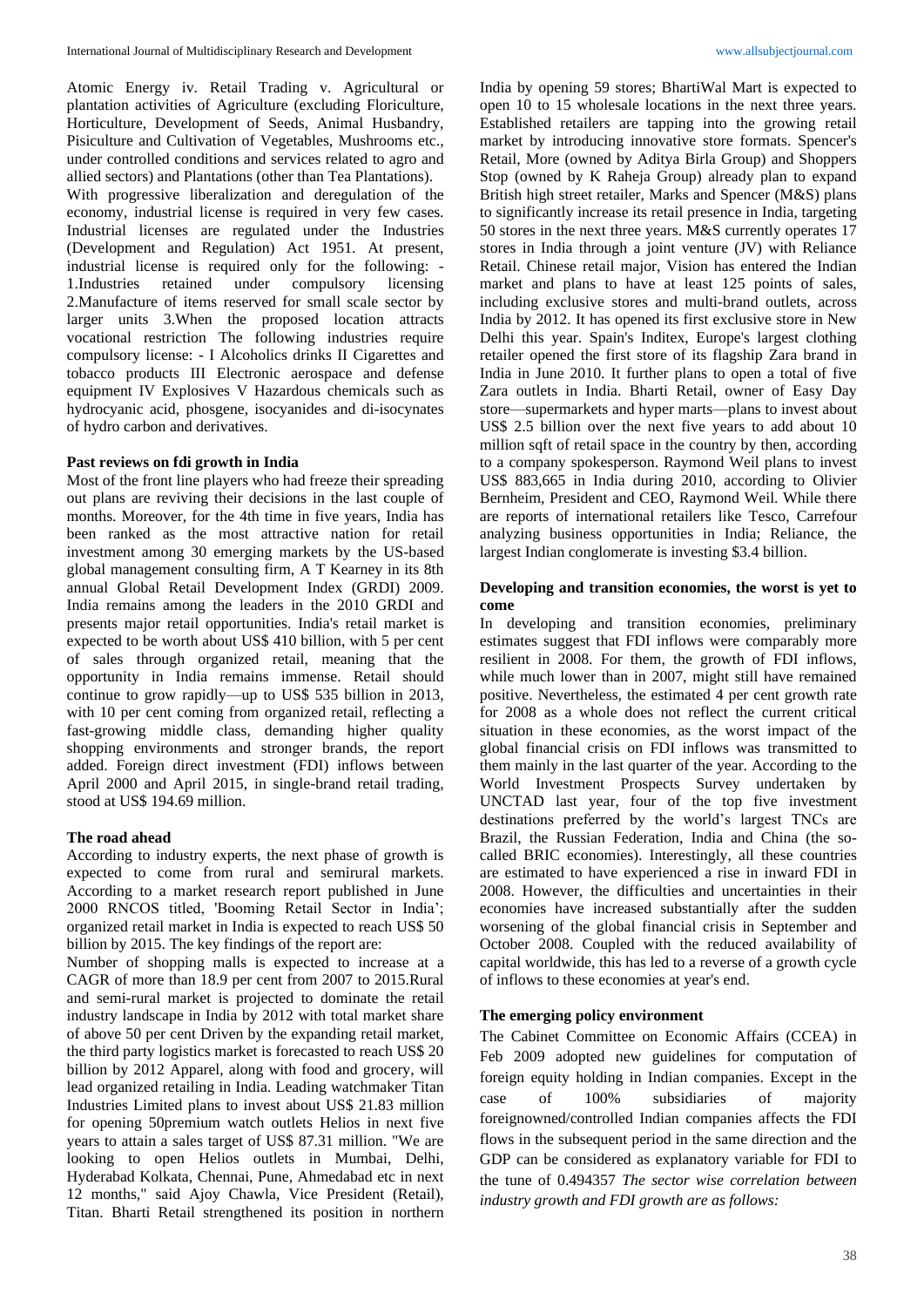**Table 1**

| <b>Sector</b> | <b>Correlation Coefficient</b> | <b>Coefficient of</b><br>determination |
|---------------|--------------------------------|----------------------------------------|
| Construction  | 0.824868                       | 0.680407                               |
| Power         | 0.666068                       | 0.443647                               |
| Services      | 0.811446                       | 0.658444                               |
| Automobile    | 0.854023                       | 0.729356                               |
| Software      | $-0.49106$                     | 0.241136                               |

where foreign investment will continue to be measured as of now, in all other companies, any notion of indirect or proportionate foreign holding has been done away with. Under the new guidelines, downstream investments by an Indian company that has foreign investment but is "owned and controlled" by Indians will not be considered FDI. "Owned" in this context will mean having a more than 50% shareholding and beneficial ownership. "Controlled" means that the owners will have the power to appoint the majority of board directors and legally direct the board's actions. This means there is a huge opportunity for Indian-owned and – controlled companies to bring in FDI and then undertake downstream investments, without bothering about sect oral limits or restrictions. However, if the investing Indian company is foreign-owned and controlled, then its entire downstream investments will be considered indirect FDI. There is an exception. If the foreign-owned and controlled Indian company undertakes downstream investments in 100 per cent owned subsidiaries, the amount of indirect FDI will be equal to the percentage of foreign investment in the Indian company. This will definitely help India to attract big-ticket FDI in sectors, which have been capped such as media, insurance, retail, telecom, real estate and even private banks. Positive for sectors with foreign investment caps, particularly - Aviation, Banking, Telecom, Media, Real estate, Insurance, Retail and much more. Media sector to benefit immensely due to contentious issues of foreign investment limits for broadcasting, distribution and print and fund requirement for growth, which had translated into network of subsidiaries – Network18 group, Essel (Zee) group, and NDTV group. Retail, in which FDI is only allowed in single-brand and wholesale cash and carry business, is likely to benefit to a great extent. Many foreign players currently operate through the franchisees. If foreign investments can be routed through Indian-owned and controlled companies, overseas retailers will definitely like to be a part of this. Telecom, sector with huge capex requirement, will benefit through sectoral FDI cap at 74%. Positive for foreign investors looking for higher control and investments in Indian operations – Bharti Airtel, Vodafone Essar, Idea Cellular, and Unitech Wireless. In Insurance, this dispensation is already in place. In airports, the current investments in Mumbai and Delhi are significantly below the ceilings – this could help free up some additional limit. However, the effect can be minimal. There is the Foreign Investment Promotion Board in India which is engage in considering and recommending inflow of those FDI which are not covered by the automatic route. This competent board under the office of the prime minister, is chaired by the Secretary Industry (Department of Industrial Policy & Promotion). Generally the inflow of FDI is permitted on the automatic route, excluding of the following areas- • In those proposals where the foreign collaborator has already venture/tie up in Indian arena. • Proposals which are connected with the acquiring of the shares in the present

India company in favor of the foreign/non resident Indian/overseas corporate body investor. • Those proposals which fall outside the notified sectoral policy/caps or under those sectors in which FDI cannot be allowed and/or when the investor has filed the application to the Foreign Investment Promotion Board and is not interested in availing the automatic route. An important side effect of the crisis in all affected countries has been the further liberalization of FDI regimes, which has been encouraging. In light of this, the future of FDI flows to the affected countries looks bright.

## **Arguments in favor of fdi in retailing**

FDI in retailing is favored on following grounds:

- 1. The global retailers have advanced management know how in merchandising and inventory management and have adopted new technologies which can significantly improve productivity and efficiency in retailing.
- 2. Entry of large low-cost retailers and adoption of integrated supply chain management by them is likely to lower down the prices
- 3. FDI in retailing can easily assure the quality of product, better shopping experience and customer services.
- 4. They promote the linkage of local suppliers, farmers and manufacturers, no doubt only those who can meet the quality and safety standards, to global market and this will ensure a reliable and profitable market to these local players.
- 5. As multinational players are spreading their operation, regional players are also developing their supply chain differentiating their strategies and improving their operations to counter the size of international players. This all will encourage the investment and employment in supply chain management.
- 6. Joint ventures would ease capital constraints of existing organized retailers.
- 7. FDI would lead to expansion of opposite sell formats as good as modernization of a sector.
- 8. Industry trends for retail sector indicate that organized retailing has major important
- 9. FDI in retail trade would not attract large inflows of foreign investment since very little investment is required to conduct retail business. Goods are bought once credit and sales are made on cash basis. Hence, the working capital requirement is negligible. On the contrary; after making initial investment on basic infrastructure, the multinational retailers may remit the higher amount of profits earned in India to their own country.

## **Disadvantages of fdi in multi-brand**

The decision set off fears that multinational giants will put small retailers and local shops that service households will be wiped out. Those in favors of FDI say that this unlikely since local mom-and-pop shops give personalized services like home delivery that these huge deep-discount stores won't.

FDI in multi-brand retail has many pre-conditions, though. The minimum FDI limit has been set at \$100 million. Half of any investment has to be made in infrastructure like coldstorage chains and warehouses. This is designed to help the agricultural sector and India has a severe shortage of these. The most problematic condition, from the point of view of investors, will be that at least 30 per cent of the goods to be